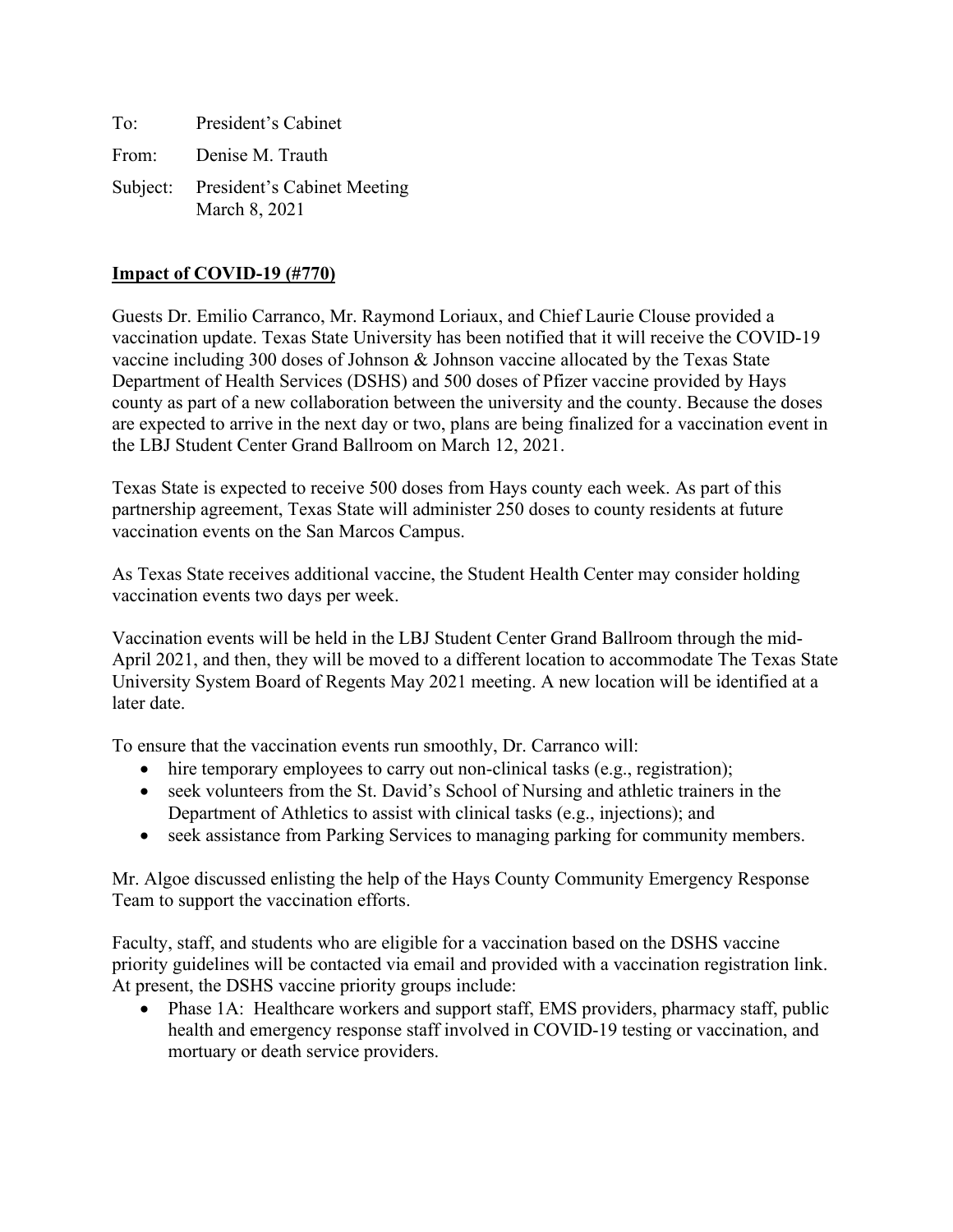• Phase 1B: People 65 years of age and older, people 16 and older with a chronic medical condition that puts them at an increased risk of severe illness from COVID-19, teachers, school staff, and childcare workers.

Because vaccine supply is limited, decisions about which groups to prioritize within Phase 1A and 1B will be based on risk of direct exposure to COVID-19, risk of serious illness and death with increasing age, and the national priority to reopen schools. Based on these considerations, Cabinet members approved that vaccinations at Texas State will be provided in this order of priority:

- 1. Healthcare: Student Health Center staff, athletic trainers, College of Health Professions faculty, staff, and students providing direct patient care
- 2. Emergency responders: University Police Department staff
- 3. Staff involved in providing vaccinations
- 4. Death service providers: Forensic Anthropology Center faculty, staff, and students
- 5. Childcare providers: Child Development Center faculty, staff, and student assistants
- 6. Faculty, staff, and students 65 years of age and older
- 7. Faculty, staff, and students who work in preK-12
- 8. Faculty, staff, and students with chronic medical conditions who are 50 and older
- 9. Faculty, staff, and students with chronic medical conditions who are 40 and older
- 10. Faculty, staff, and students with chronic medical conditions who are 16 and older

Ms. Sandy Pantlik discussed the messaging plan. A general announcement will be shared with the University community followed by a targeted email to those in the priority groups.

Dr. Carranco compared data from the week of February 22, 2021, to data from the week of March 1, 2021. Week-to-week comparisons revealed:

- In Texas, the average daily case counts decreased from 4,243 to 2,800 cases per day, and the average daily positivity rate decreased from 9.9 to seven percent.
- In Hays county, the average daily case counts decreased from 62 to 31 cases per day, and the positivity rate decreased from 8.9 percent to 6.5 percent.
- In Williamson county, the average daily case counts increased slightly from 71 to 73 cases per day, while the average daily positivity rate decreased from 8.3 percent to six percent.

For the week of March 1, 2021, Texas State conducted 1,477 tests, with 37 returning positive for a positivity rate of 2.5 percent. Given the low positivity rate, Cabinet members agreed to expand the offering of in-person events as long as strict safety protocols are in place and enforced.

As of March 5, 2021, there were 86 active cases at Texas State; three students were in oncampus quarantine and five students were in isolation. Following spring break, Dr. Carranco expects the number of active cases to increase but not to levels seen during surges.

For the week of February 22, 2021, The University of Texas at Austin reported 35 positive results out of 4,466 tests for a positivity rate of 0.8 percent.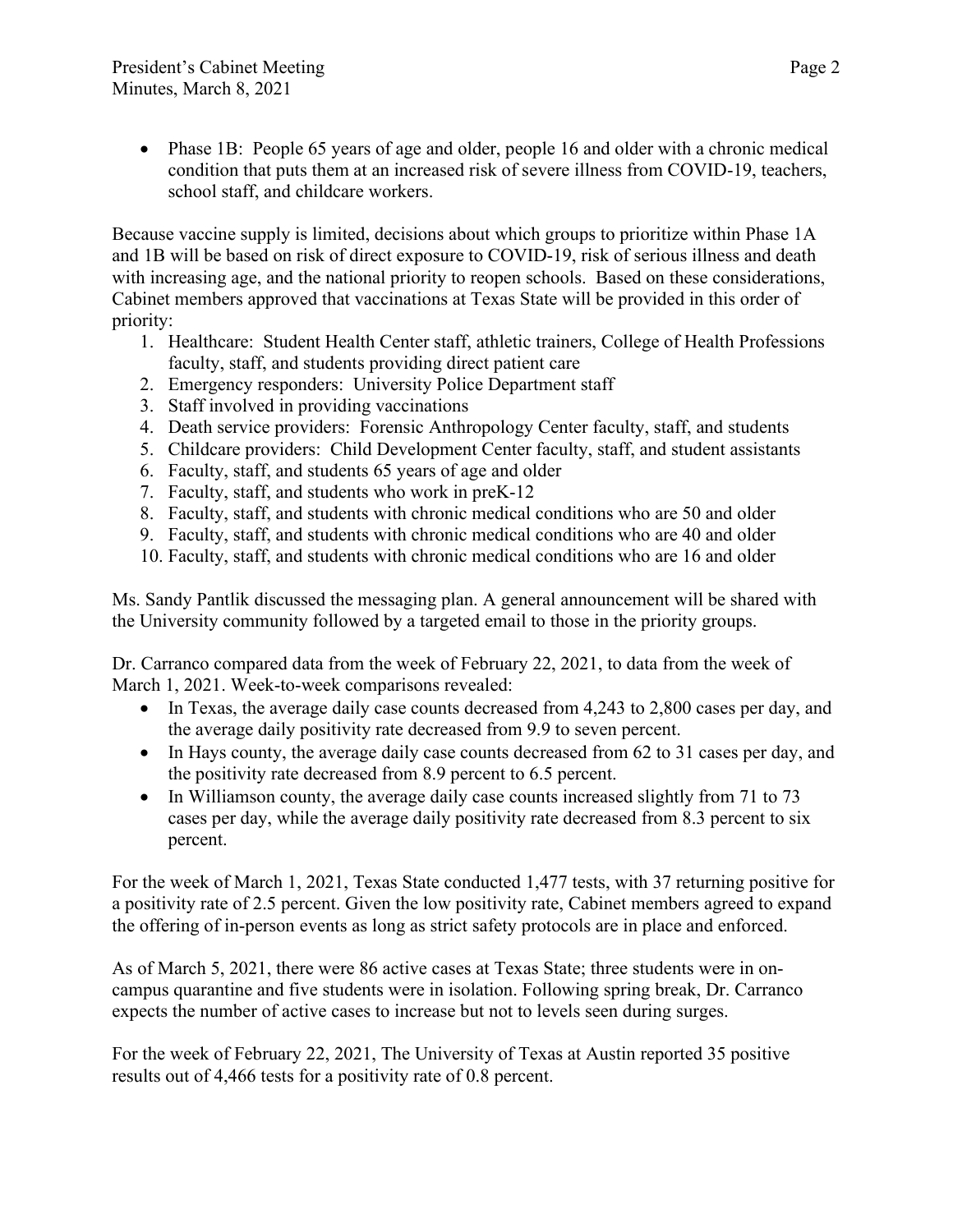Cabinet members discussed the lift in the state-wide face covering requirement and agreed to maintain current safety protocols until the vaccine is distributed more widely and case counts decline further.

# **Pandemic/Post Pandemic Work Groups (#771)**

Dr. Lloyd and guest Dr. Angela Ausbrooks, chair of the Faculty and Staff Morale Work Group, discussed the final Faculty and Staff Morale Report. The Work Group identified five themes that might have the greatest impact on morale: faculty and staff workplace concerns, transparency and regularity in university communications, increased workload for faculty and staff, pay issues and raises, and budget cuts and job protection.

Recommendations for supervisors include to:

- allow flexible work schedules and remote work, where possible;
- encourage employees working in person and remotely to use wellness time and take mental health breaks;
- participate in professional development training on how to be more empathetic and compassionate in the workplace and how to supervise employees working remotely;
- schedule brief one-on-one meetings with employees weekly or bi-weekly;
- recognize employees who go above and beyond;
- $\bullet$  in departmental meetings, refer/review the [Roadmap,](https://www.txstate.edu/coronavirus/road-map.html) highlighting changes and new information; and
- support the flow of communication from university leadership, by discussing in meetings the information that they have received from sources such as their division's vice president, [President's Cabinet meeting minutes,](https://cabinet.president.txstate.edu/minutes.html) TXST [Connections,](https://news.txstate.edu/about/communications/txst-connections.html) [From the Hill,](https://www.president.txstate.edu/from-the-hill.html) etc.

Recommendations for university leadership include to:

- review and revise the remote work policy for after the pandemic, exploring and identifying areas where work productivity may be enhanced via remote work;
- where possible, ensure that the remote work policy is applied equitably across divisions;
- communicate to the university community about the state of the university, the vaccine plan, and what the workplace will look like post pandemic;
- develop additional forms of training for supervisors (e.g., soft skills and managing remote workers); and
- ensure that workgroups and other committees are working together so that efforts are not being duplicated.

The report will be shared with the **Presidential Work [Life Advisory Council](https://www.txstate.edu/roster/standing/provost-vpaa/work-life.html)** and posted on the [Faculty and Staff Morale Work Group Webpage in the Roadmap.](https://www.txstate.edu/coronavirus/work-groups/faculty-and-staff-morale.html)

Mr. Algoe reported that [UPPS 04.04.01 General Workplace Policy,](https://policies.txstate.edu/university-policies/04-04-01.html) which addresses remote work and telecommuting, and [UPPS 04.04.32 Texas State Employee Wellness Program](https://policies.txstate.edu/university-policies/04-04-32.html) have both been recently updated to align with current best practices and in response to recommendations received from various sources, including the Faculty and Staff Morale Group, Staff Council, and Town Hall meetings.